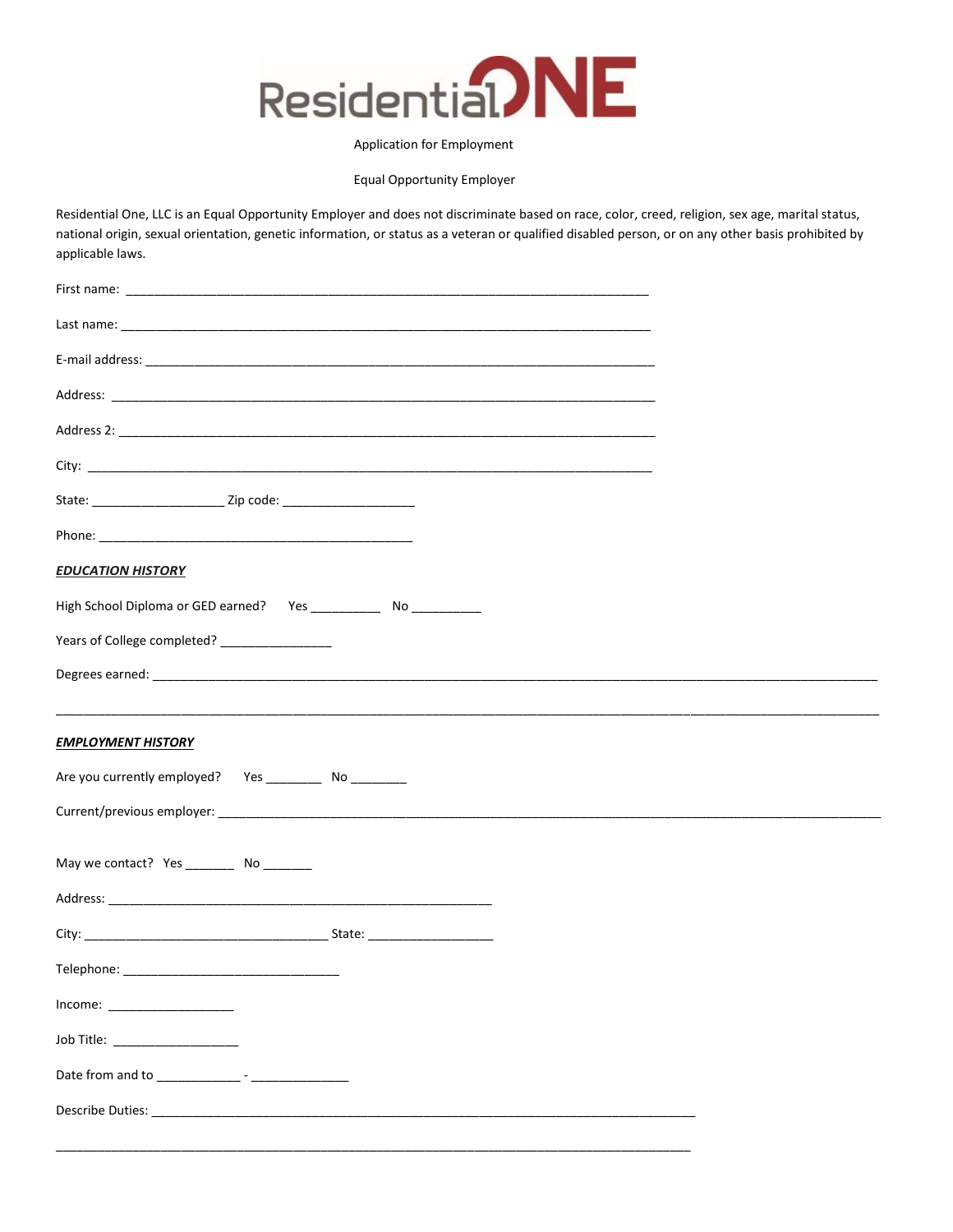| May we contact? Yes _________ No _________                                                                                               |
|------------------------------------------------------------------------------------------------------------------------------------------|
|                                                                                                                                          |
|                                                                                                                                          |
|                                                                                                                                          |
|                                                                                                                                          |
|                                                                                                                                          |
|                                                                                                                                          |
|                                                                                                                                          |
| <b>GENERAL INFORMATION</b>                                                                                                               |
| Residential One, LLC complies fully with the provisions of the Immigration Reform and Control Act of 1986 with respect to the employment |

eligibility of all employees to work legally in the United States. If you accept employment with Residential One, LLC you will be required to demonstrate employment eligibility by completing Form I-9 and presenting acceptable documents of those listed on the form within (3) days of hire. Residential One, LLC does not discriminate in hiring or firing based upon an individual's national origin or citizenship.

Are you 18 or over? \_\_\_\_\_\_\_\_\_\_\_\_

Are you willing to work on weekends? \_\_\_\_\_\_\_\_\_\_\_\_

Are you authorized to work in the US? \_\_\_\_\_\_\_\_\_\_\_\_

Do you have access to transportation? \_\_\_\_\_\_\_\_\_\_\_\_

Do you have a valid Driver's License? \_\_\_\_\_\_\_\_\_\_\_\_\_

If hired, what is the maximum distance from your home address you would be willing to commute? \_\_\_\_\_\_\_\_\_\_\_\_\_\_

## *REFERENCES*

| Referred by: Network Changes and Changes and Changes and Changes and Changes and Changes and Changes and Changes and Changes and Changes and Changes and Changes and Changes and Changes and Changes and Changes and Changes a |
|--------------------------------------------------------------------------------------------------------------------------------------------------------------------------------------------------------------------------------|
|                                                                                                                                                                                                                                |
|                                                                                                                                                                                                                                |
|                                                                                                                                                                                                                                |
|                                                                                                                                                                                                                                |
|                                                                                                                                                                                                                                |
| Reference telephone number:                                                                                                                                                                                                    |

UNDER MARYLAND LAW, AN EMPLOYER MAY NOT REQUIRE OR DEMAND, AS A CONDITION OF EMPLOYMENT, PROSPECTIVE EMPLOYMENT, OR CONTINUED EMPLOYMENT, THAT AN INDIVIDUAL SUBMIT TO OR TAKE A LIE DETECTOR OR SIMILAR TEST. AN EMPLOYER WHO VIOLATES THIS LAW IS GUILTY OF A MISDEMEANOR AND SUBJECT TO A FINE NOT EXCEEDING \$100.

Signature: \_\_\_\_\_\_\_\_\_\_\_\_\_\_\_\_\_\_\_\_\_\_\_\_\_\_\_\_\_\_\_\_\_\_\_\_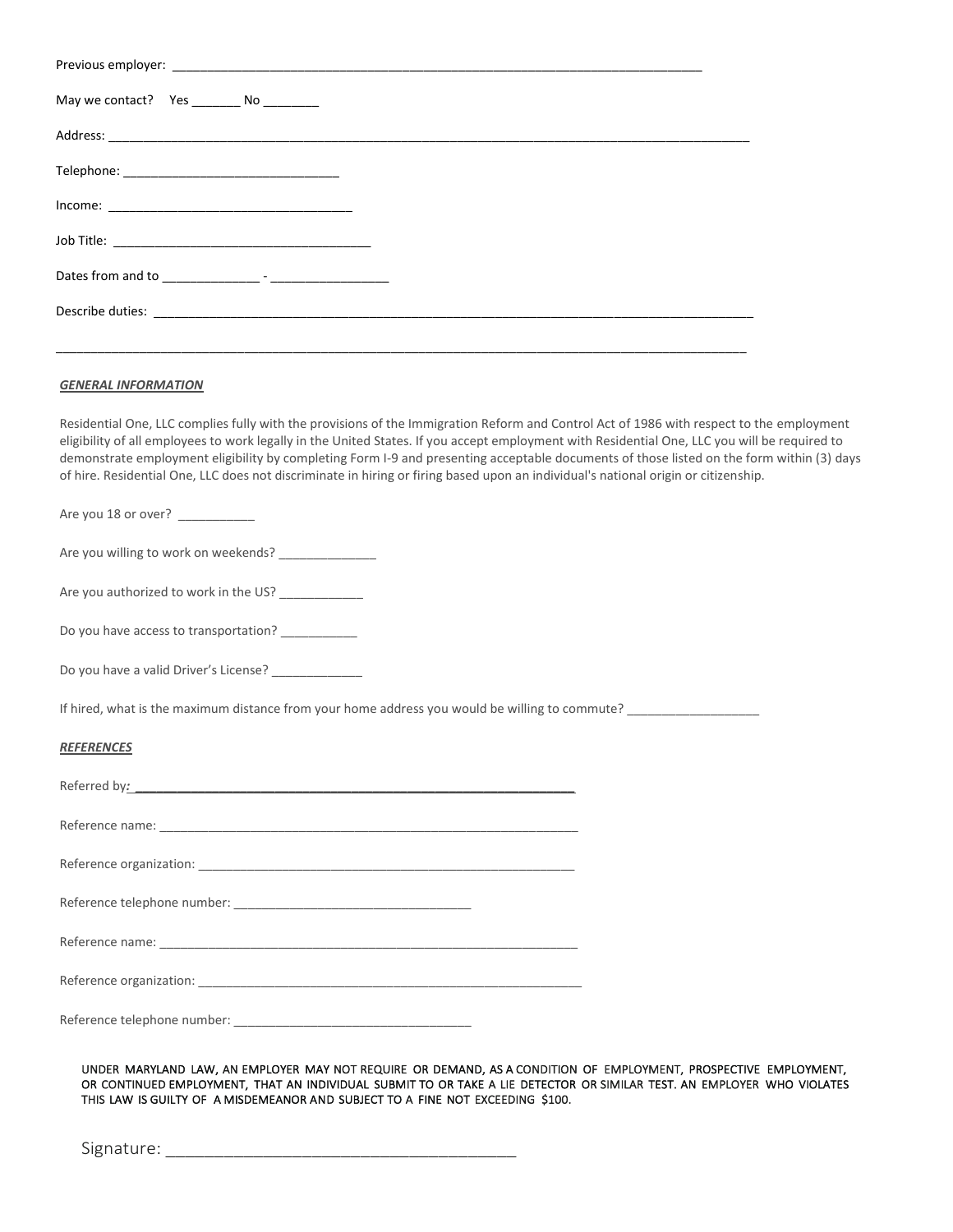$\overline{a}$ 



## INFORMATION FOR APPLICANT- READ CAREFULLY BEFORE SIGNING

This application is valid for only thirty (30) days. If you have not been employed within thirty (30) days of your application, you must re-apply for a position

By my signature below, I agree to the following:

I consent to take any physical examinations, including but not limited to tests for alcohol or drugs that may be requested by Residential One, LLC: (1) following an offer of employment and prior to commencement of work; and (2) during the course of my employment, consistent with applicable law, including but not limited to the Americans with Disabilities Act. I further

authorize any health care professional or testing facility who performs such an examination or who has other information concerning my physical, mental or other medical status to release such information to Residential One, LLC. I understand that if my drug screen is positive for any illegal substance, that any offer of employment willbe rescinded, or if I have already commenced work, I will be terminated.

I understand that if offered employment, Residential One, LLC may request a Consumer Reporting Agency to investigate and verify my background by asking for a consumer report in compliance with federal, state and local laws. If applicable to me, I consent to such report.

I understand that any false statements or omissions made by me in connection with my application, or in responding to requests for information, can be sufficient grounds for my rejection as a candidate for employment or for my immediate discharge.

I understand that any employment I might be offered by Residential One, LLC is at-will, of indefinite duration and not a contract, and that either I or Residential One, LLC can terminate that employment at any time with or without notice or cause, for any or no reason, and that no agreement to the contrary will be recognized by Residential One, LLC unless made in writing and signed

by the President of Residential One, LLC I also understand that nothing in this Application or any of the Company's practices, policies, or procedures in any way creates an express or implied contract of employment or warranty of any benefits. I further understand that satisfactory completion of my probationary period will not change my status as an at-will employee, and that Residential One, LLC reserves the right, at its sole discretion, to change any of the terms or conditions of my employment, written or unwritten, without prior notice and that none of such terms or conditions of my employment are contractual in nature or binding on Residential One, LLC.

I understand that none of Residential One, LLC practices or policies are to be construed as imposing any binding obligations on the Residential One, LLC, and that they are subject to change or deletion at any time in Residential One, LLC sole discretion.